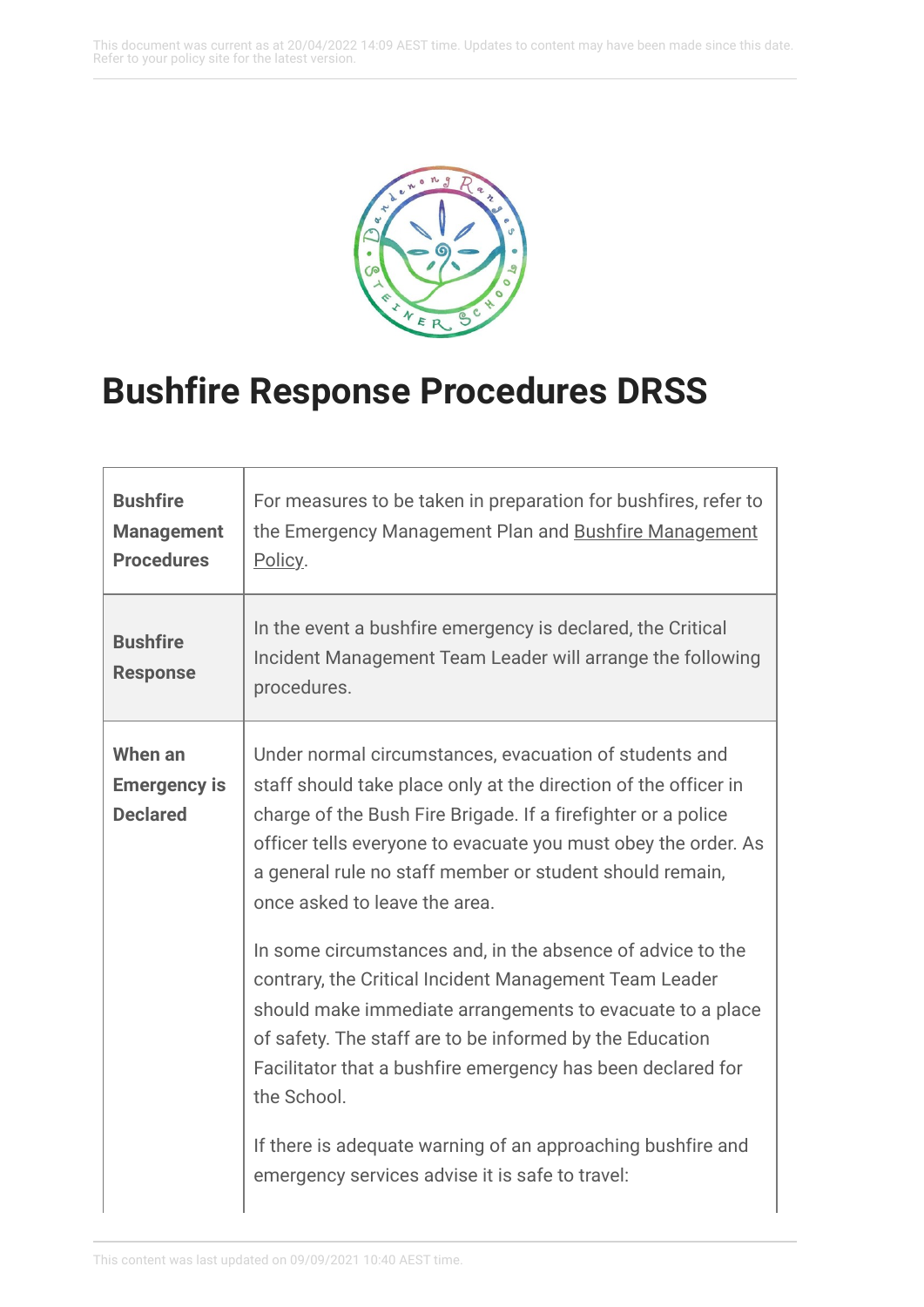|                                                | send home students whose parents/carers are already<br>there, if transport is available; and                                                                                                                                                                 |
|------------------------------------------------|--------------------------------------------------------------------------------------------------------------------------------------------------------------------------------------------------------------------------------------------------------------|
|                                                | release staff whose homes are in possible danger and<br>retain a core group to supervise remaining students.                                                                                                                                                 |
|                                                | The Critical Incident Management Team Leader will:                                                                                                                                                                                                           |
|                                                | listen to the radio for information on the approaching fire<br>(talkback radio stations and the ABC). Emergency services<br>are not to be called for updates                                                                                                 |
|                                                | only call 000 if a fire is seen with no fire trucks in<br>attendance;                                                                                                                                                                                        |
|                                                | if possible arrange for the hosing down of the roofs, walls<br>and playground areas especially on the side facing the fire-<br>front and leave sprinklers on                                                                                                 |
|                                                | if possible arrange for down pipes to be plugged and roof<br>gutters filled with water, using hoses                                                                                                                                                          |
|                                                | fill sinks and all available containers with water for<br>extinguishing small fires and to use as drinking water                                                                                                                                             |
|                                                | if there is a swimming pool or water tank on the School<br>grounds, tie a towel around the letterbox or at the gate to<br>let authorities know where to find water (there is also a<br>Static Water Supply plaque available from the local fire<br>station). |
| As the<br><b>Bushfire</b><br><b>Approaches</b> | If deemed safe to do so, students and staff will be evacuated<br>to an off-site safe area (by bus to Fountain Gate Shopping<br>Centre in Narre Warren, or Wellington Park Shopping Centre in<br>Rowville) or as advised by emergency services.               |
|                                                | If the organised movement of students to a place of safety is<br>impossible, or early evacuation advice is not issued and staff<br>and students are trapped on the School site, movement will<br>be to our primary place of assembly, the School Hall.       |
|                                                |                                                                                                                                                                                                                                                              |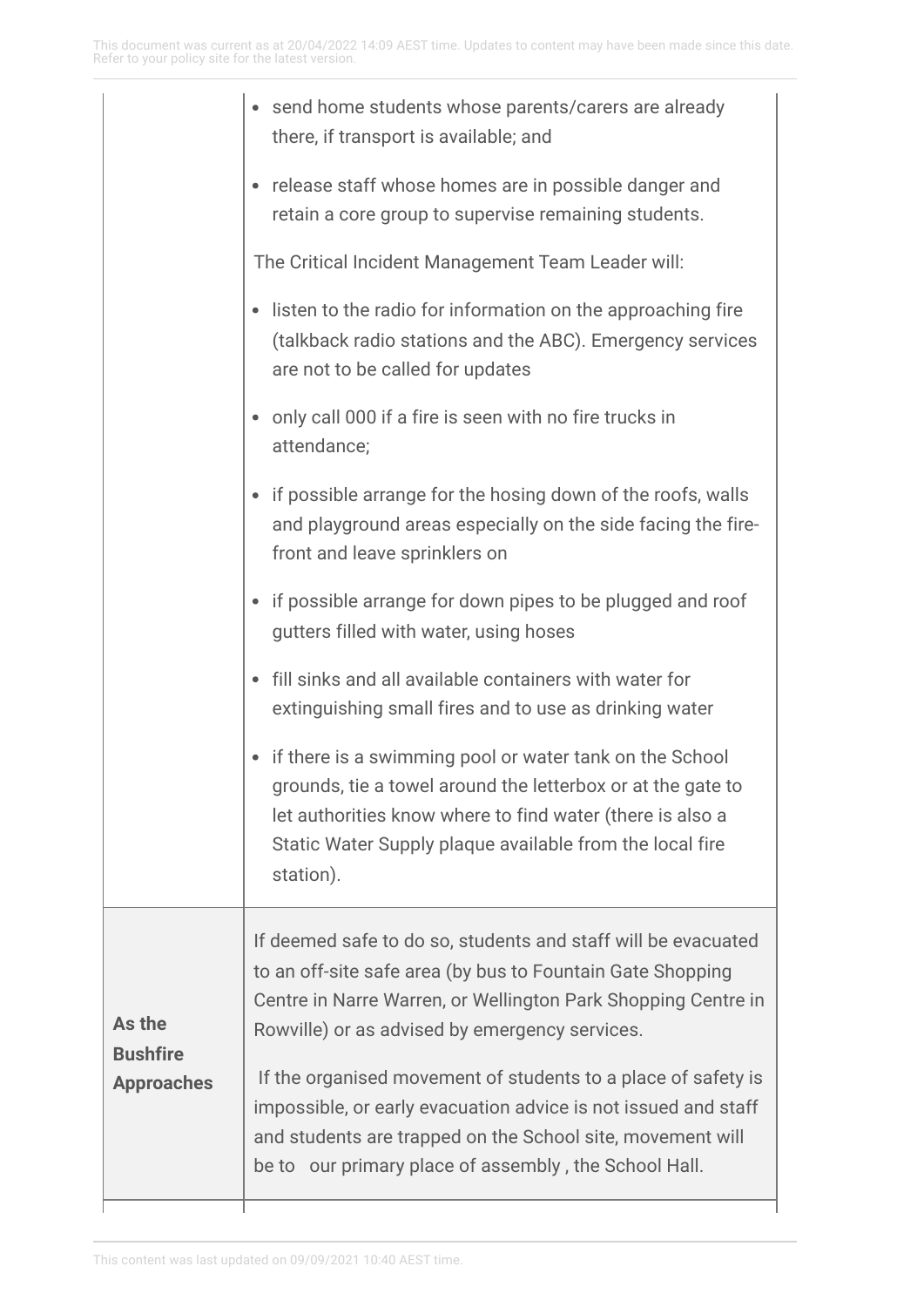| <b>Safe Refuge</b> | Where it is impossible to evacuate to an off-site safe place,<br>the best possible alternative is the primary place of assembly,<br>which is the School Hall. |
|--------------------|---------------------------------------------------------------------------------------------------------------------------------------------------------------|
|                    | The School Hall is designated as Dandenong Ranges Steiner<br>School's safe refuge.                                                                            |
|                    | A safe refuge is a building with characteristics that make it<br>resistant to fire. Typically, these would include:                                           |
|                    | solid construction                                                                                                                                            |
|                    | under-floor area fully enclosed and spark proof                                                                                                               |
|                    | doors and windows which are in good condition and seal<br>well to exclude sparks                                                                              |
|                    | all exposed timberwork, such as window frames, smooth<br>and well painted so that flying embers will fall off rather<br>than lodge on the timber              |
|                    | no overhanging trees to fill gutters with leaves                                                                                                              |
|                    | shrubs, trees and flammable groundcover vegetation kept<br>well clear of the building, with surrounding grass short and<br>green                              |
|                    | roof cladding of sheet construction in good condition and<br>firmly fixed with no gaps, so as to exclude flying sparks                                        |
|                    | roof space insulated with non-flammable batts                                                                                                                 |
|                    | ceiling lining of a non flammable sheet material.                                                                                                             |
|                    | In this situation the following precautions should be taken:                                                                                                  |
|                    | move everybody inside and direct students and staff to<br>remain calm within the building                                                                     |
|                    | assemble on the lower floor in the case of multi-storey<br>premises (never remain in a room with no outside exit)                                             |
|                    |                                                                                                                                                               |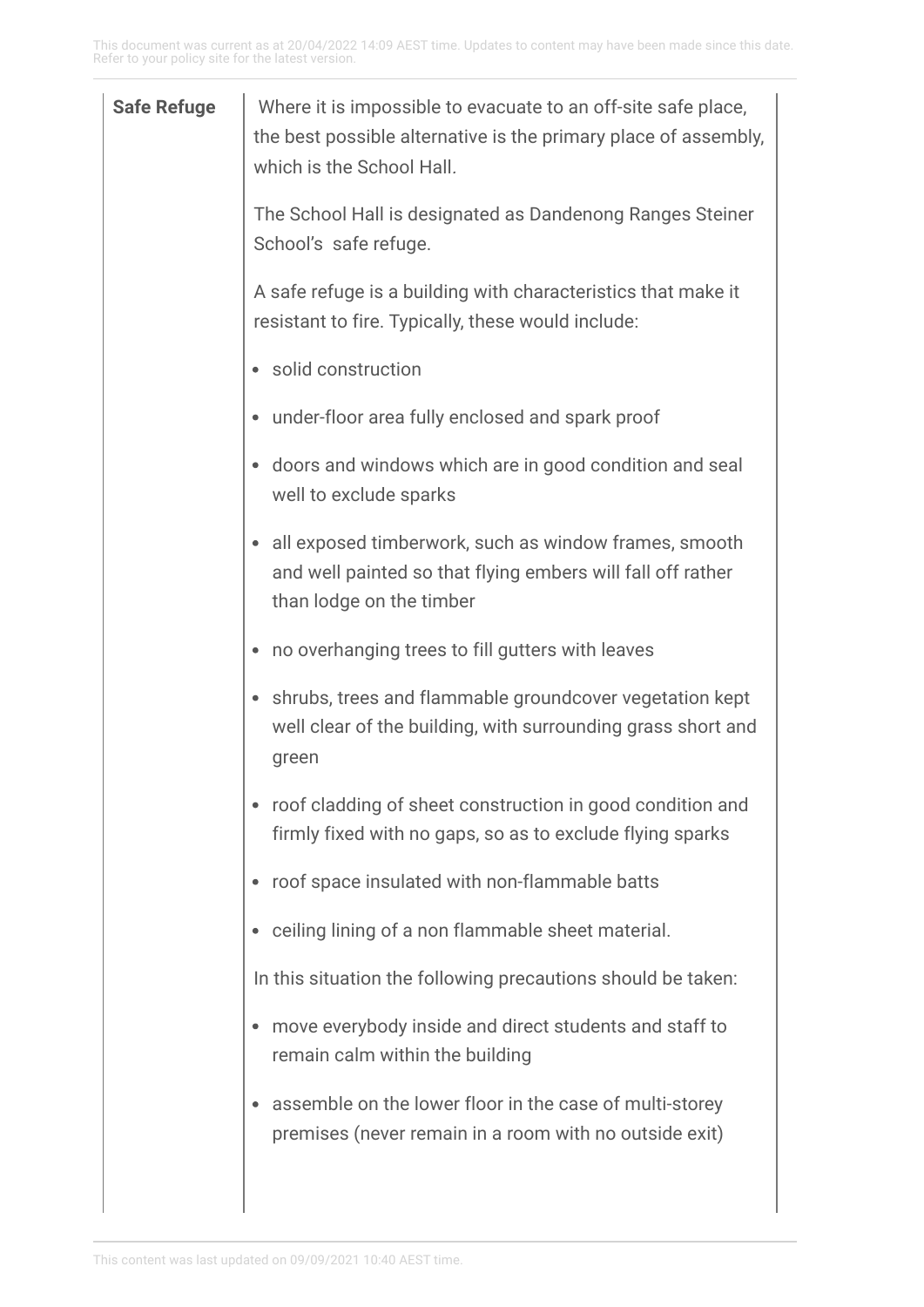|                                                                  | students and staff should be assembled clear of windows<br>and away from the part of the building which will be initially<br>exposed to the fire-front                                                                   |
|------------------------------------------------------------------|--------------------------------------------------------------------------------------------------------------------------------------------------------------------------------------------------------------------------|
|                                                                  | isolate gas at mains switches                                                                                                                                                                                            |
|                                                                  | if possible isolate electricity in all but the refuge area of the<br>School                                                                                                                                              |
|                                                                  | disconnect all hoses and store them inside close to exit<br>point, to prevent fire damage                                                                                                                                |
|                                                                  | connect a hose to an inside tap if possible                                                                                                                                                                              |
|                                                                  | • turn off air conditioning                                                                                                                                                                                              |
|                                                                  | close all windows and draw blinds, if fitted                                                                                                                                                                             |
|                                                                  | close all doors and place wet towels or blankets at the<br>base                                                                                                                                                          |
|                                                                  | everyone should remain inside until the main fire-front has<br>passed (usually 10-20 minutes) - statistics show that where<br>all of the above precautions were taken, people who<br>remained inside buildings survived. |
| <b>What to</b><br><b>Expect When</b><br>the Fire<br><b>Comes</b> | When a bushfire approaches the School, the School should be<br>prepared to experience:                                                                                                                                   |
|                                                                  | radiant heat, even in areas well back from the flames (do<br>not remove clothing $-$ it is the only thing that will protect<br>skin from embers and heat)                                                                |
|                                                                  | sparks and embers flying through the air, as well as thick<br>smoke and loud noises                                                                                                                                      |
|                                                                  | thirst (it is advisable to drink plenty of water).                                                                                                                                                                       |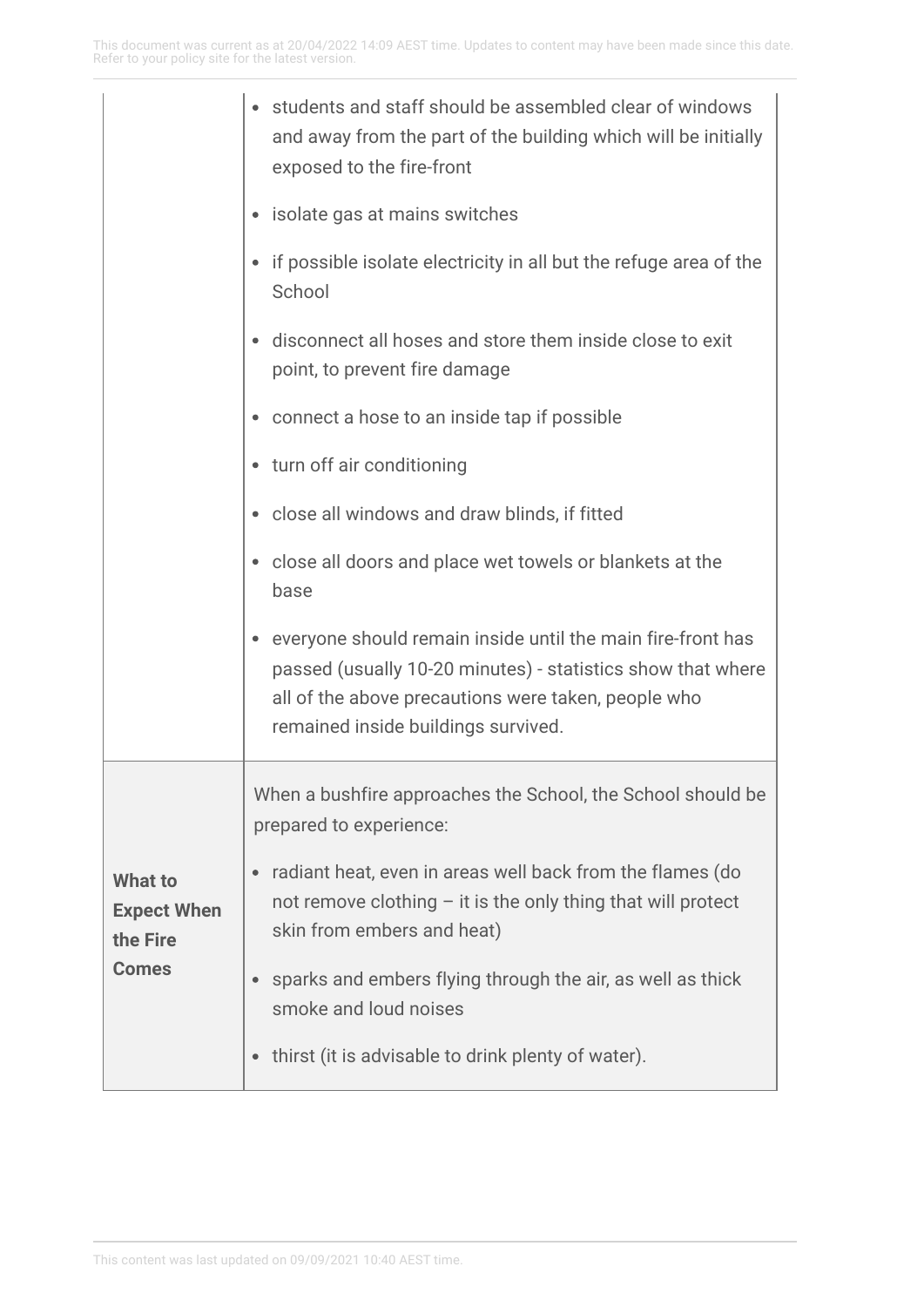| <b>After the Fire-</b><br><b>Front Has</b><br><b>Passed</b> | After the fire-front has passed:                                                                                                                                                                  |
|-------------------------------------------------------------|---------------------------------------------------------------------------------------------------------------------------------------------------------------------------------------------------|
|                                                             | students and staff should leave the building in an orderly<br>manner and assemble in a safe area, nominated by the<br>Critical Incident Management Team Leader and away from<br>the premises      |
|                                                             | a roll should be conducted                                                                                                                                                                        |
|                                                             | hoses should be re-connected and a check for spot fires<br>near or on the School building (including the roof cavity)<br>should be made                                                           |
|                                                             | attempts should be made to extinguish parts of the<br>building which have been ignited, provided it is safe to do<br>S <sub>O</sub>                                                               |
|                                                             | building exits must be continuously kept clear of<br>obstructions                                                                                                                                 |
|                                                             | assembly points designated should have appropriate<br>access to emergency equipment                                                                                                               |
|                                                             | access to facilities and grounds for emergency vehicles<br>must be maintained.                                                                                                                    |
| <b>Evacuation</b><br><b>Procedures</b><br>and Drills        | Evacuation procedures and drills are carried out in<br>accordance with our Evacuation Procedures.                                                                                                 |
|                                                             | These drills involve all students and staff moving to the<br>primary place of assembly, the School Hall, or an off-site<br>evacuation point, in accordance with the Emergency<br>Management Plan. |